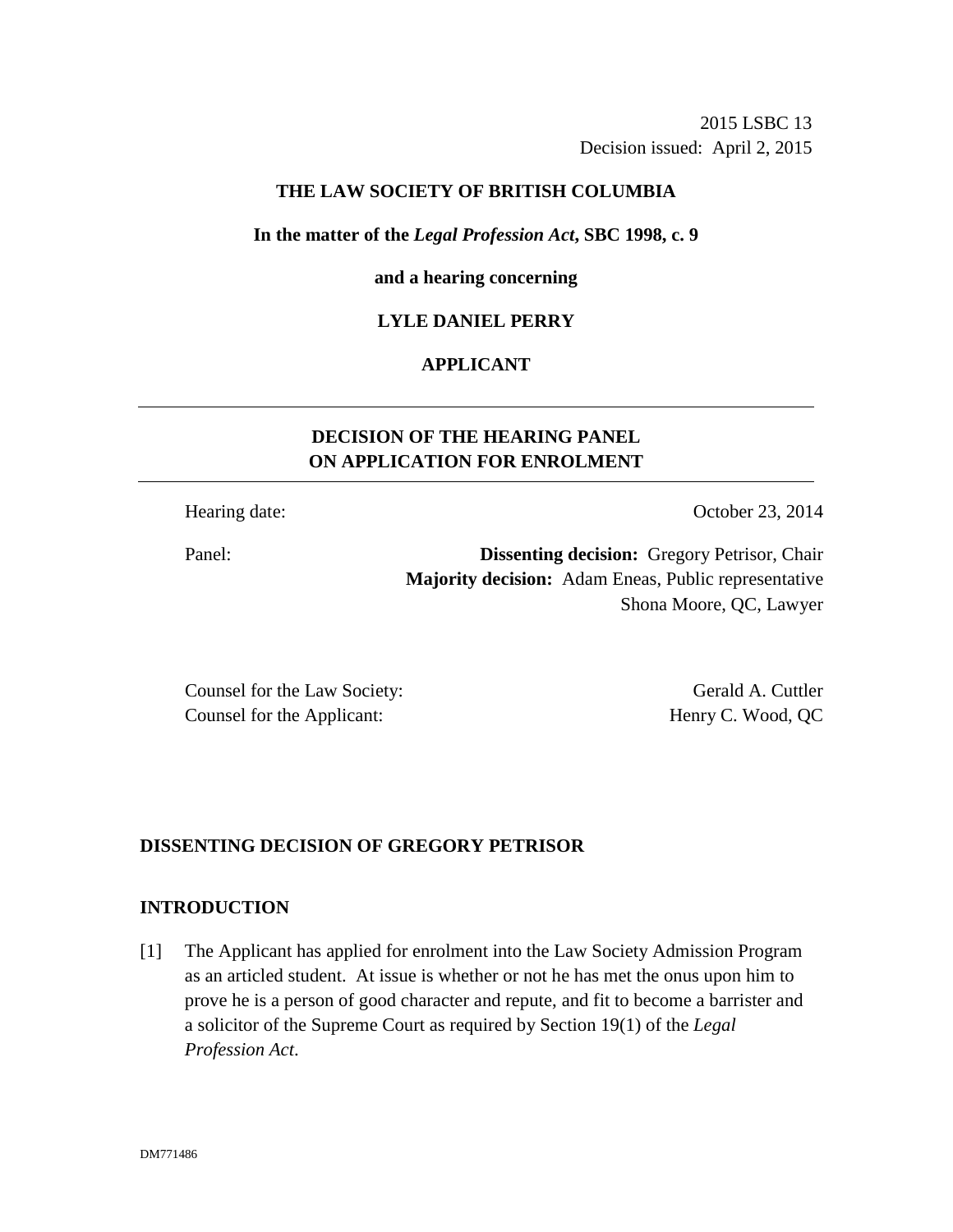[2] This Hearing Panel is required to assess the Applicant's character, repute and fitness in the context of concerns that he engaged in the unauthorized practice of law in British Columbia and that his response to communications from the Law Society and his application for enrolment as an articled student may have lacked sincerity and candour.

## **FACTS**

- [3] The Applicant testified at the hearing as the sole witness.
- [4] The Applicant is 29 years of age. He was raised and obtained his education in South Africa. The Applicant completed articles, was called to the bar, admitted and enrolled as an attorney of the High Court of Australia on August 23, 2010. He practised in South Africa before emigrating to British Columbia.
- [5] The Applicant admitted the following in cross-examination:
	- (a) he knew he had to be qualified, admitted and licensed to practise law in South Africa;
	- (b) he knew that the practice of law by persons not authorized was prohibited in South Africa;
	- (c) he was "acutely aware," in his words, that lawyers have to carry professional insurance in South Africa;
	- (d) his goal has been to become qualified to practise law in Canada;
	- (e) he knew that obtaining qualification to practise law would require his going through a series of steps; and
	- (f) he knew or expected his practising law in Canada would require his becoming qualified and would also require his obtaining professional insurance.
- [6] Following his immigration to British Columbia, the Applicant posted an advertisement on Craigslist on May 18, 2011, in an attempt to attract customers for legal work. The Applicant subsequently ran a similar or identical advertisement on October 19, 2011, in the Vancouver Craigslist listings. A copy of the second advertisement was tendered as an exhibit in the hearing. In that advertisement, entitled, "Need any contracts drafted or reviewed? (All of B.C)" [sic], the Applicant referred to himself as a "lawyer from overseas." The advertisement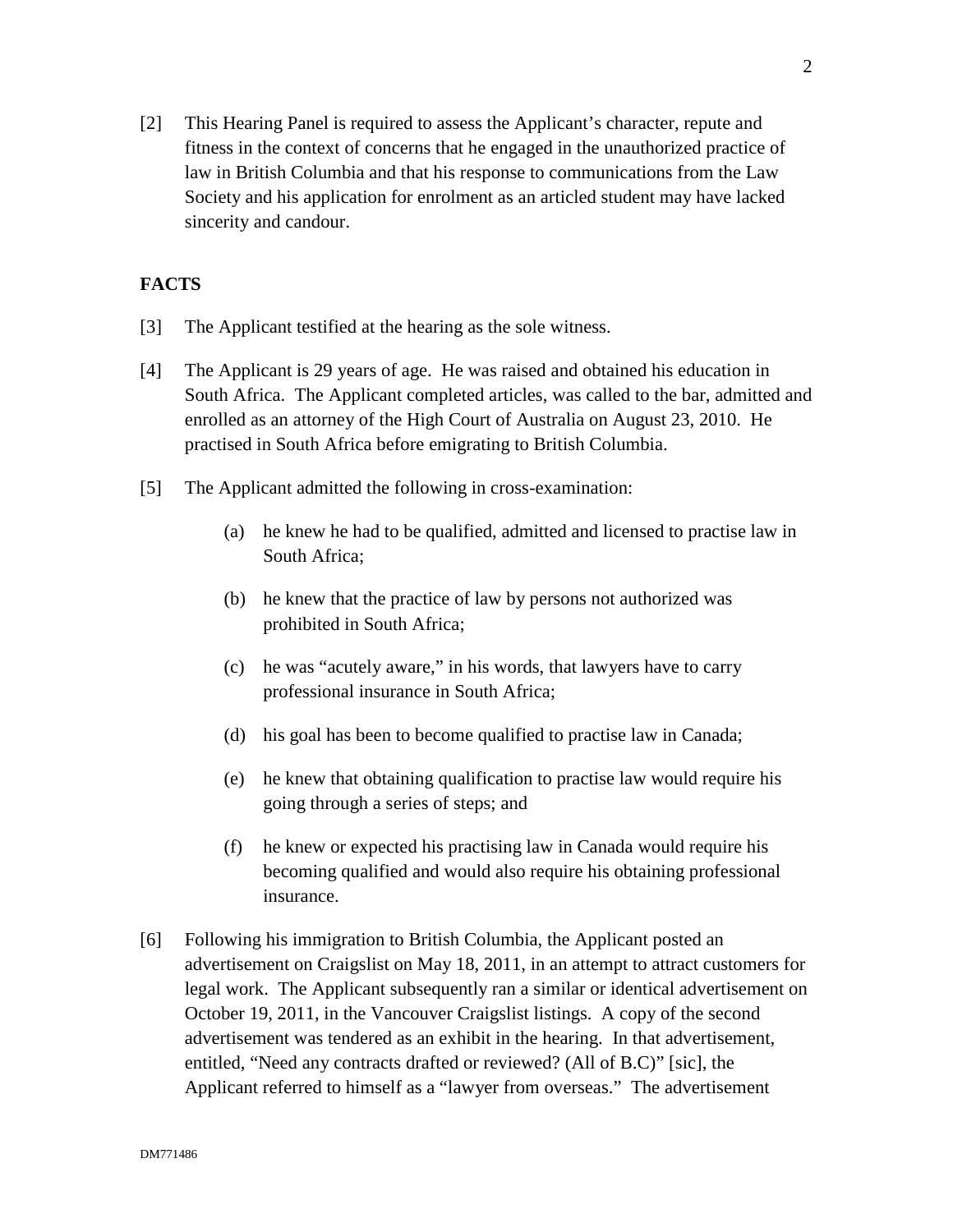referred to the "drafting of any contractual documentation you or your business requires," "the review and amendment of contracts," and "Employment and Independent Contractor Agreements to Service, Sales and Business Agreements ... ." The advertisement also contained the notation, "Get the services of a lawyer at a fraction of the price you would pay at a law firm in BC."

- [7] The Applicant testified that he performed work for two paying customers and invoiced them a total amount of approximately \$8,140. The Applicant testified that he obtained that work through responding to advertisements placed by the customers and not as a result of his own advertisements.
- [8] The Applicant responded to a private investigator hired by the Law Society who had responded to the Applicant's October Craigslist advertisement, posing as a potential customer. On November 1, 2011, the Applicant sent an email to the private investigator and stated, "I can definitely assist you with an employment agreement for your employees." The Applicant estimated it would take him "around 1 hour to 2 hours work" to draw up an employment agreement. In that same email, the Applicant advised his hourly rate was \$75 per hour and compared that rate to \$200 or more that would be charged by a law firm.
- [9] On November 2, 2011, the private investigator proposed to meet with the Applicant. The Applicant declined a face to face meeting and suggested a telephone conference instead. On November 17, 2011, the Applicant sent the private investigator an email advising that he (the Applicant) had taken on full-time employment with a company in downtown Vancouver and would not be able to assist the private investigator with the matter.
- [10] On November 3, 2011, an apparent potential customer responded to the Applicant's Craigslist advertisement. The Applicant responded the same day (within minutes) and advised, "I can definitely assist you with the contract for this distribution contract. You certainly need some written agreement in place before taking on the distribution." The Applicant advised that his hourly rate was \$75 per hour and compared that to the \$200 or more a law firm would charge. The Applicant estimated that it would take him two to three hours to draft a distribution agreement. The Applicant testified that he received further contact from the potential customer on November 5, 2011, but for reasons he could not recall, he did not return that last contact from the potential customer and had no further contact with that potential customer.
- [11] On December 6, 2011, a letter from Law Society staff counsel, Unauthorized Practice, was forwarded to the Applicant. Staff counsel directed the Applicant to immediately cease practising law and to sign and return an enclosed undertaking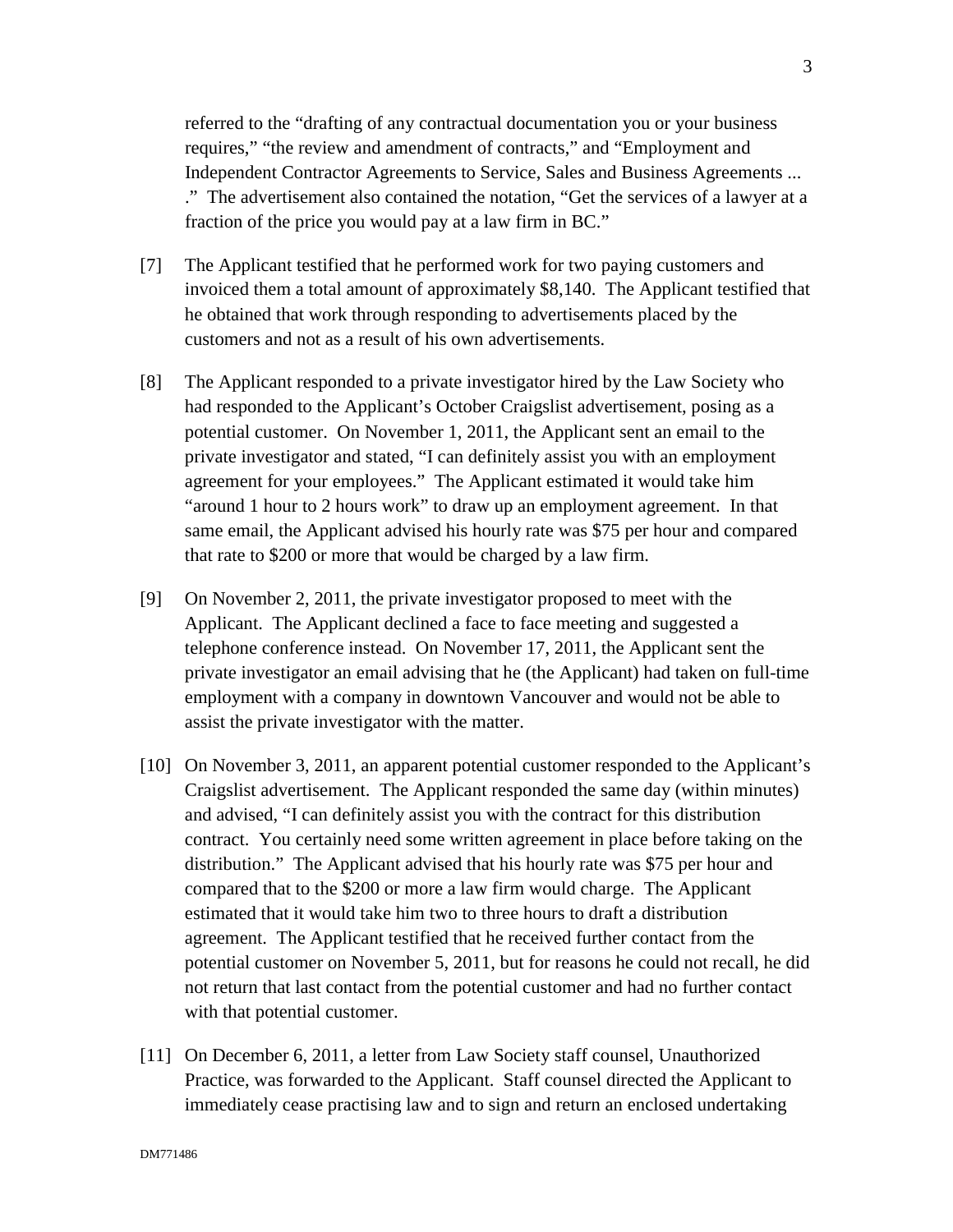and covenant. The Applicant responded on December 7, 2011, assuring staff counsel that he had deleted the advertisement "some time ago," that he had made a decision not to offer or provide those services, and that he was currently not and would not in the future be in contravention of the *Legal Profession Act*. The Applicant signed and returned the undertaking and covenant. According to the Applicant, his title with that employer changed from "Manager of Legal" to "Compliance Manager" in approximately the summer of 2013.

[12] From approximately June of 2011 to approximately the fall of 2013, an organization employed the Applicant, who had the title "Manager of Legal" for most of that time. The Applicant, in his testimony, described that employment as part-time, although he was on call more or less on a full-time basis. In his testimony he described his duties as liaising with external counsel and managing processes relating to legal documentation. In his testimony he described his duties further as largely clerical, including the input of data relating to franchises. The Applicant denied any involvement in drafting of franchise agreements for his employer. According to the Applicant, his title with that employer changed to "Compliance Manager" in approximately the summer of 2013. On a printout of his LinkedIn profile dated July 29, 2014, the Applicant described his employment as "Manager of Legal" and described his duties to include:

> Franchise Law — drive development, maintenance and execution of corporate and regulatory requirements for Canada and US;

Contract Management;

Legal Compliance Management;

Risk Management; and

Legal Planning.

[13] From approximately February of 2012 for approximately one year, the Applicant was employed by a consulting firm. In his testimony, the Applicant described that employment as part-time, approximately 10 hours per month, eventually dropping off to no hours. In his testimony, he described his duties as attending meetings, completing intake documents for company clients, and working on governance guidelines. The Applicant testified that he performed those duties under supervision. On his LinkedIn profile page, the Applicant, as of July 29, 2014, described his employment with that firm as including:

Conducting governance reviews; and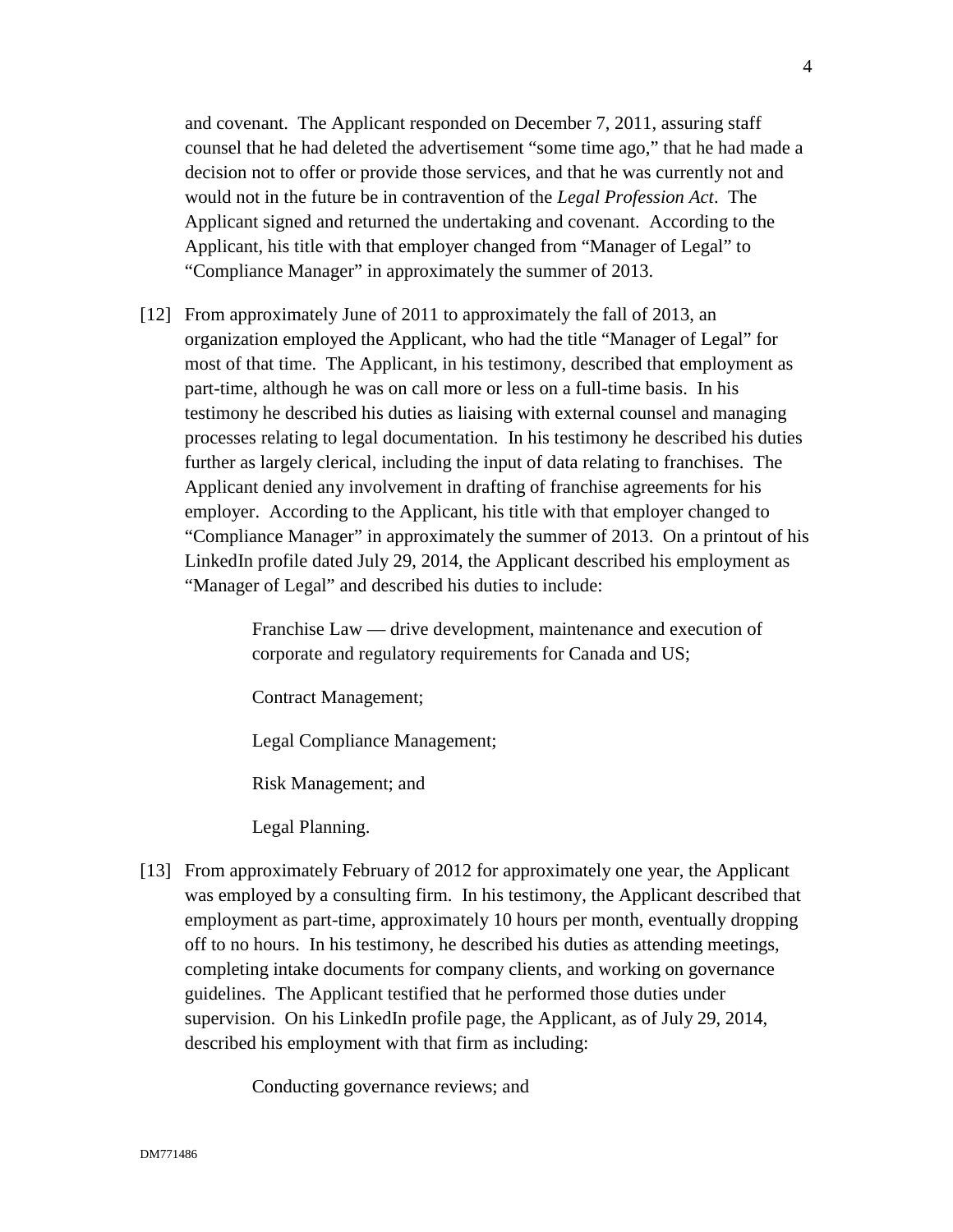Assessing legislation, regulations and bylaws.

- [14] The Applicant submitted an application for enrolment in the Law Society Admission Program as an articled student on May 7, 2014. In his application, the Applicant:
	- (a) failed to provide his residential addresses for the preceding five years; and
	- (b) failed to list the consulting firm he worked for in 2012 and 2013 in his employment history.
- [15] The Applicant provided copies of printouts of email correspondence between himself and former customers. That correspondence includes the following:
	- (a) In an email dated February 14, 2012 to KG, the Applicant wrote, "I have been informed by the Law Society that I am not authorized to give anything akin to 'legal advice' notwithstanding the full disclosure of my qualifications to you (and to others)";
	- (b) In an email dated February 24, 2012 GG (no apparent relation to KG) requested assistance from the Applicant. The Applicant, in a responding email to GG dated the same day, wrote:

Thanks for the call, I really wish I wasn't obligated to do this, but I cannot assist you. This is beyond the services which the Law Society allows me to perform. This is drafting up an entire contract for a five year term between yourself and CH. It is a substantial amount of legal work to be done and certainly goes into the realm of 'legal advice' which I have been forbidden from performing. I will be able to simplify your sales contract for you (it also arguably is on the boarder line [sic]), but I won't leave you with a document which you feel is not manageable and suitable for your operation. That should be fairly straight forward. I would love to assist you and truly feel this is something I am capable of handling however, I cannot run the risk of the Law Society discovering the legal advice being provided. Especially in light of the fact I have provided them a signed and dated undertaking to not do so from that date forward.

(c) In an email dated February 12, 2013, KG asked the Applicant to help with changes to a licensing agreement. The Applicant, in an email dated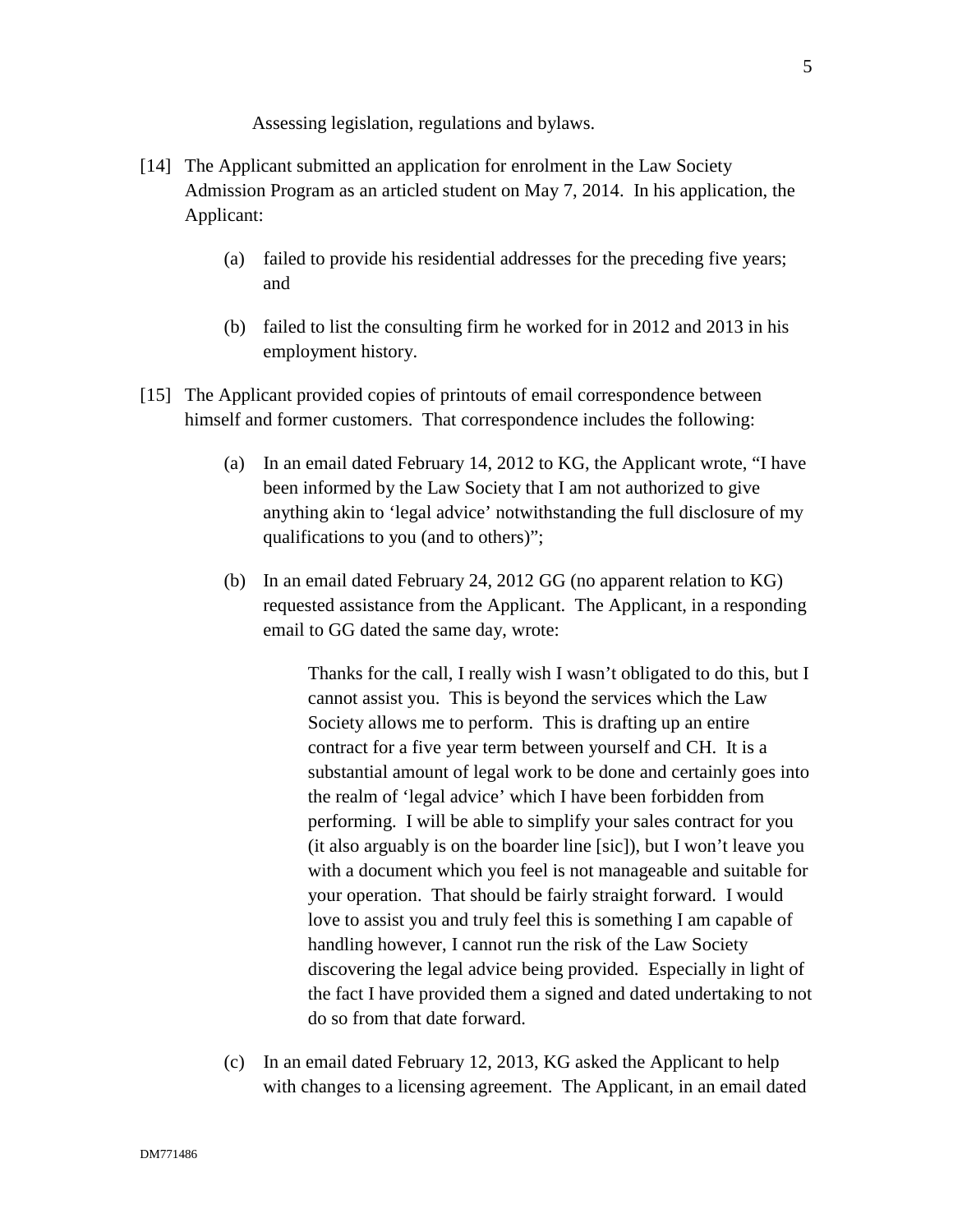February 20, 2013, apologized for not replying sooner because he had "been mulling over" the proposal, and he further stated, "... I realize the chances of the Law Society finding out about me assisting you is slim. While I still don't agree with the Law Society's requests, the risk is simply not worth the reward in this case," and

- (d) In an email dated March 26, 2013 GG wrote, "Lyle I need a lawyer to send a note to a wacky ex-employee's lawyer who has just delivered a WITHOUT PREJUDICE letter but, offering a settlement that is outrageous. Are you available?" The Applicant responded in an email dated the same day. In that email the Applicant advised, "... I unfortunately cannot assist you," but then goes on to say, "I can however provide you with a few words of guidance." The Applicant then went on to provide legal advice as to the meaning of "without prejudice" on the letter from counsel and the rationale behind it. The Applicant provided further legal advice regarding the content of without prejudice correspondence and on the admission of liability in correspondence.
- [16] In connection with his application for enrolment in the admission program, the Applicant exchanged correspondence with Law Society staff. In correspondence, the Applicant asserted he had never held himself out or posed as a lawyer authorized to practise law in British Columbia. In his testimony, the Applicant conceded that assertion was perhaps not clearly justified, but he does not believe he deceived anyone into believing that he was qualified to practise law in British Columbia.
- [17] In cross-examination, the Applicant stated he may have engaged in "closing off ends" for customers after he signed the undertaking and covenant not to engage in practising law. He asserted that the simplifying of a contract, prospectively, is not in his view, giving legal advice. The Applicant maintained that his advice to GG regarding without prejudice correspondence was elementary and not a contradiction of his undertaking and covenant.
- [18] The Applicant conceded that he breached the provisions of the *Legal Profession Act* and engaged in the unauthorized practice of law prior to signing the undertaking and covenant, but not afterward. He characterized that engagement as the product of a lack of understanding of the provisions in the Act, and of naïveté.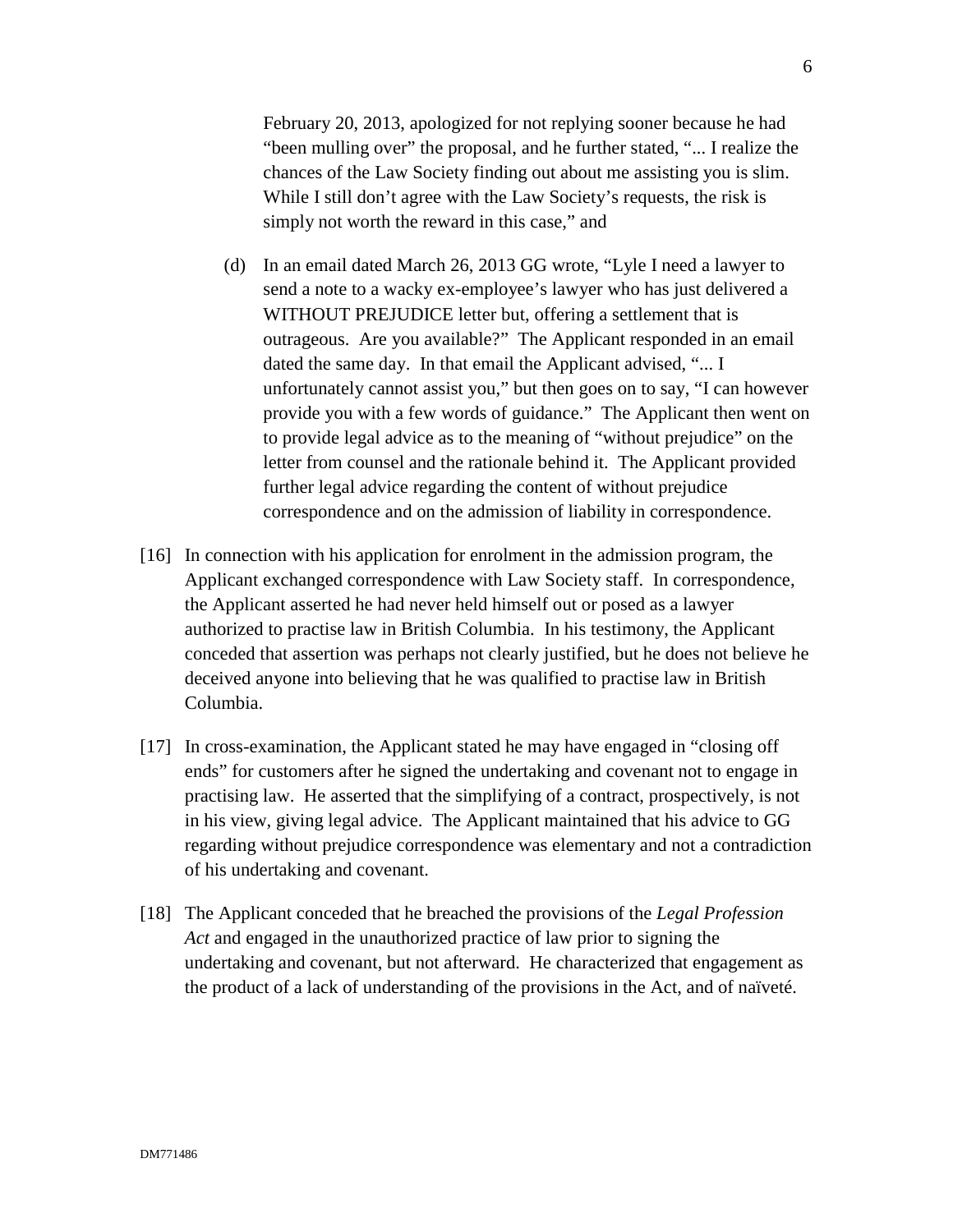#### **ANALYSIS**

- [19] Rule 2-67(1) of the Law Society Rules and Section 19(1) of the *Legal Profession Act*, taken together, make clear that the onus is on the applicant to satisfy the Hearing Panel, on a balance of probabilities, that he or she is of good character and repute, and is fit to become a barrister and a solicitor of the Supreme Court.
- [20] In an oft-quoted article published in *The Advocate* entitled "What is 'Good Character'?", Mary Southin wrote, at page 129, that good character, as referred to in the *Legal Profession Act*, comprises at least:
	- 1. An appreciation of the difference between right and wrong;
	- 2. The moral fibre to do that which is right, no matter how uncomfortable the doing may be and not to do that which is wrong no matter what the consequences may be to oneself; and
	- 3. A belief that the law at least so far as it forbids things which are *malum in se*  must be upheld, and the courage to see that it is upheld.

In that same article, she notes the *Shorter Oxford Dictionary* definition of repute as "the reputation of a particular person" and the definition of reputation as:

- 1. The common or general estimate of a person with respect to character or other qualities; the relative estimation or esteem in which a person is held.
- 2. The condition, quality or fact of being highly regarded or esteemed; also respectability, good report.
- [21] In July 2014, the working group of the National Admission Standards Project, Federation of Law Societies of Canada, published a consultation report. At page 8, the working group identified an applicant's conduct in specified areas as relevant to an assessment of an applicant's suitability to practise law. Those areas are identified as:
	- (a) respect for the rule of law and the administration of justice;
	- (b) honesty;
	- (c) governability; and
	- (d) financial responsibility (which is not a relevant factor in this matter).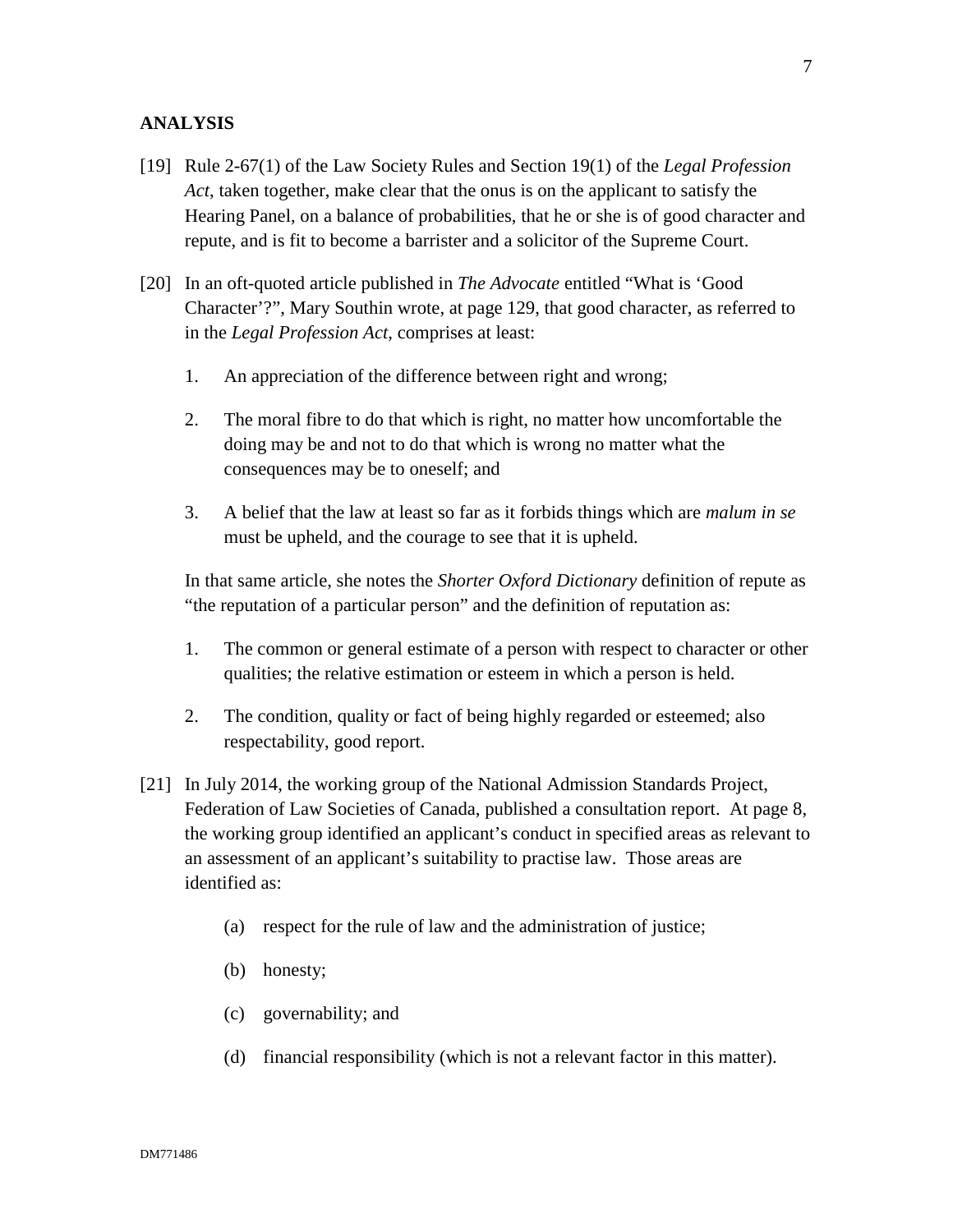- [22] Counsel for the Applicant submits that the Applicant's conduct should not be measured against a standard of perfection or certainty. He also submits that it is the Applicant's character and fitness at the time of the hearing, and not during some prior period, that is determinative of the application. I agree with both of those submissions.
- [23] Despite inconsistencies in the Applicant's description of his employment duties prior to his application for enrolment, I do not find that it is proven, on a balance of probabilities, that the Applicant engaged in the practice of law in his previous employment.
- [24] Outside of that employment, however, the evidence is clear that the Applicant did engage in the practice of law, drafting contracts for paying customers. The Applicant held himself out as a lawyer, and targeted small business owners in British Columbia with his advertisements published on Craigslist. The Applicant held himself out as a qualified lawyer in an advertisement relating to a venture apparently operated by himself and his wife, and in my view, he held himself out as performing legal work on his LinkedIn profile.
- [25] The actions described in the immediately preceding paragraph do not, in my view, inspire confidence in the Applicant's character, integrity and judgment. The fact that the Applicant had previously been admitted to the bar, and practised in a jurisdiction where the practice of law is regulated makes the Applicant's actions more troubling.
- [26] The Applicant characterized his unauthorized practice of law as attributable to a lack of knowledge and naïveté. In his testimony, he emphasized his use of the phrase "lawyer from overseas" as providing disclosure of his limits of qualifications to practise law.
- [27] The Applicant's explanation for his cessation of contact with a prospective customer, and a private investigator posing as a potential customer, do not ring true. In each of those instances, the Applicant responded to communication very quickly, advised prospective customers he could assist them, and compared his hourly rate to those charged by law firms. The Applicant, over the course of approximately three days, went from enthusiastically pursuing possible legal work opportunities to, in one case, simply ceasing contact and in the other, providing an untrue excuse of having recently taken on full-time employment.
- [28] On December 6, 2011, correspondence from the Law Society, Unauthorized Practice counsel was forwarded to the Applicant. In that correspondence, counsel specifically advised the Applicant that drafting contracts and giving legal advice is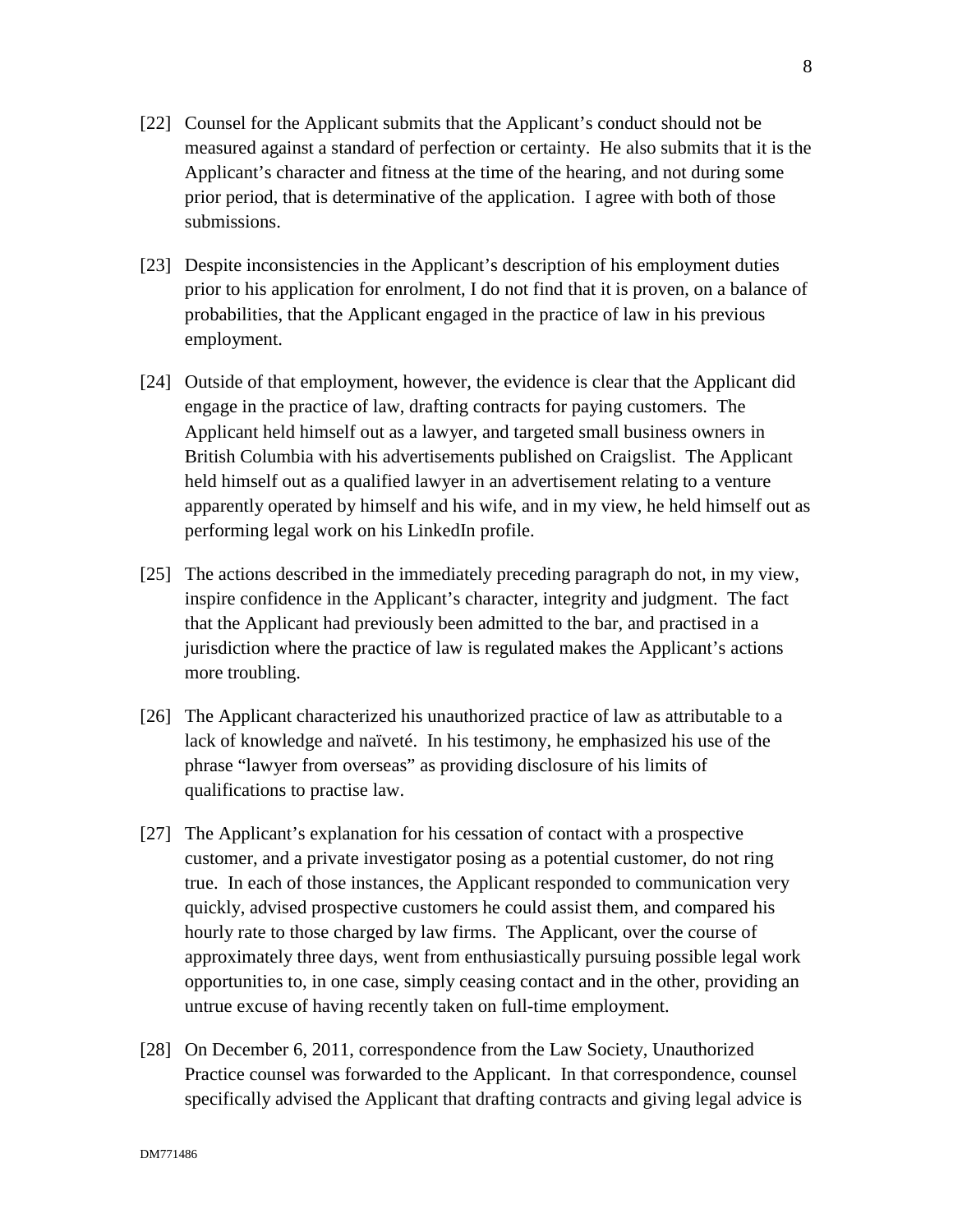included in the statutory determination of the practice of law. Counsel also provided a copy of the relevant sections of the *Legal Profession Act*. The undertaking and covenant that the Applicant signed almost exactly mirror the wording of Section 1 of the Act. The Applicant had no excuse for being unfamiliar with his obligations relating to the practice of law after that correspondence.

- [29] Upon receipt of the correspondence from the Law Society Unauthorized Practice counsel, the Applicant:
	- (a) immediately signed and returned the undertaking and covenant;
	- (b) advised counsel, "The advertisement to which you refer had been deleted some time ago";
	- (c) assured counsel, "I presently am not and shall not in the future be in contradiction of the *Legal Profession Act*"; and
	- (d) apologized "for any actions that the Law Society may have viewed as a transgression of the *Legal Profession Act*."
- [30] It is the Applicant's conduct after December 6, 2011 that is the most troubling. After that date, the Applicant had a reasonable opportunity to familiarize himself with the provisions in the *Legal Profession Act* dealing with unauthorized practice of law and to consider the undertaking and covenant he signed.
- [31] As previously stated, the Applicant's evidence was that he may have assisted customers with tying up loose ends in relation to contract matters, even after he signed the undertaking and covenant. The Applicant, in his correspondence with former customers, made reference to his inability to provide legal advice, but in the example of GG, the Applicant then proceeded to give legal advice. Based upon his evidence, the Applicant did not consider the advice he provided to GG about without prejudice communications to be legal advice because the advice was elementary in nature.
- [32] I do not find the Applicant intentionally attempted to provide false information on his Application for Enrolment.
- [33] I note the letters of reference provided to the Applicant by the lawyers he had interacted with, one from Washington State and one from British Columbia. The Applicant is described in one of the letters as "honest, inquisitive, sincere and forthright" and as having showed "excellent character." The only evidence regarding the Applicant's repute is that he is of good repute.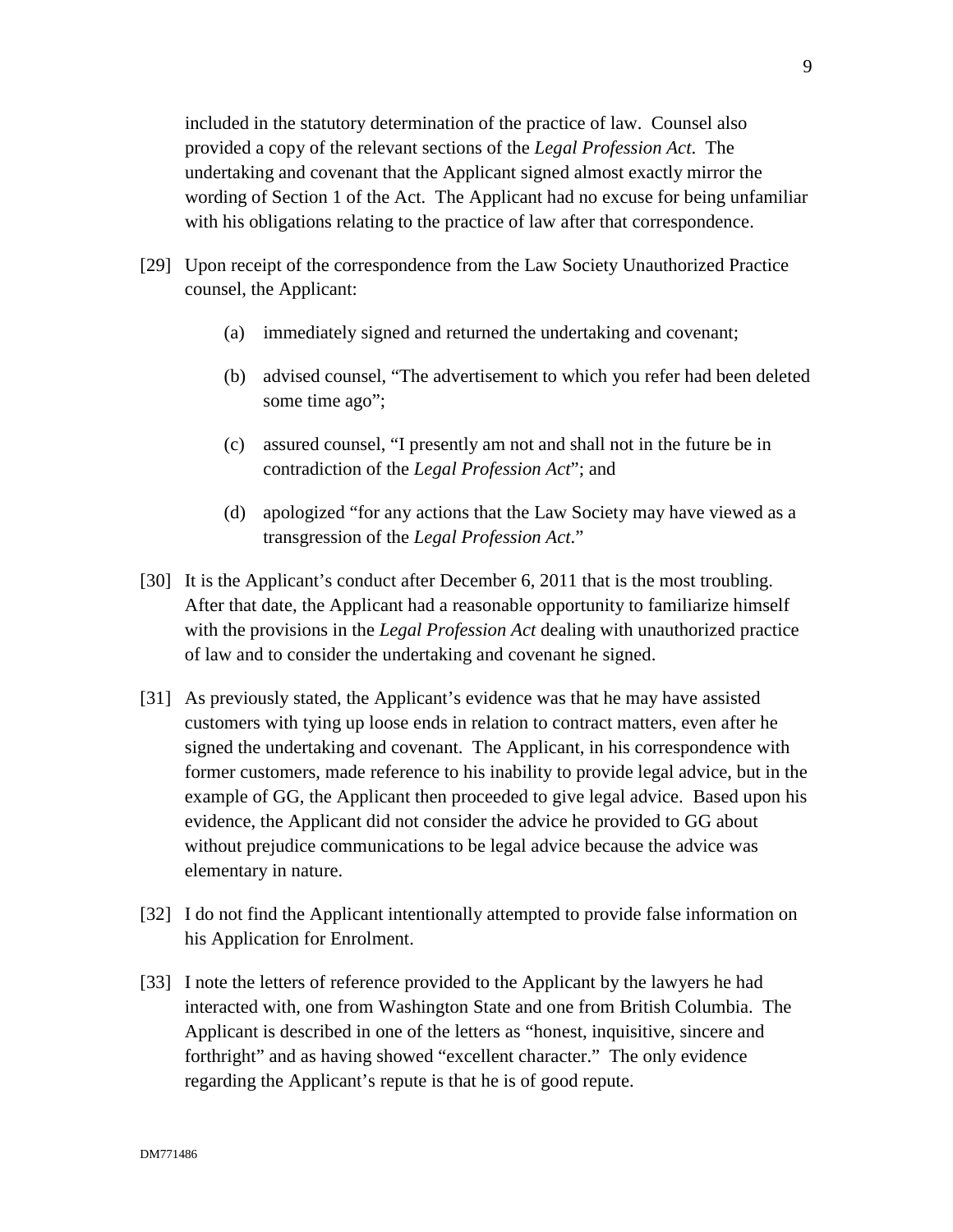- [34] The Applicant, based on correspondence with GG and his own testimony, took the view that his simplifying contracts was not in contradiction of the Act or a breach of his undertaking, although it was in his words, "arguably ... on the boarder line [sic]." The Applicant assured GG he would not leave GG with a document that is not manageable and suitable for his operations.
- [35] Credit must be given to the Applicant for disclosing in this proceeding email correspondence between himself and his former customers. However, that correspondence illustrates a profound lack of insight on the part of the Applicant. Nowhere in his correspondence does he suggest his former customers seek advice or services from a properly qualified and practising lawyer. In his evidence, the Applicant did not offer any appreciation for a purpose behind the regulation of the practice of law. Nowhere does the Applicant acknowledge the risk he placed on his paying customers. The Applicant submits that he has accepted and respected the restriction of his practising law. Although the Applicant has paid lip service to his inability to practise law or provide legal advice, he clearly did not accept or respect that restriction.
- [36] The Applicant's past conduct is not necessarily an accurate predictor of his future conduct, nor is it necessarily an indication of his current character, repute or fitness. However, the Applicant has engaged in conduct that, in my view, would cast serious doubt in the mind of a reasonable person upon the Applicant's good character and fitness. The Applicant's correspondence illustrates that his refusal of legal work was done strictly to protect himself, without any appreciation of the reason for restrictions placed upon him. The Applicant's correspondence and his testimony illustrate a failure on the part of the Applicant to reflect upon the circumstances of his being sanctioned for the unauthorized practice of law. He did not fully comply with the terms of the undertaking and covenant he signed.
- [37] The Applicant's evidence did not indicate to me that he has learned anything from his interaction with the Law Society as a result of engaging in unauthorized practice. The Applicant provided no evidence that he has given any thought to why he was sanctioned.
- [38] The Applicant has provided no evidence that his character has evolved. To the contrary, he appears to have engaged in conduct he knew or reasonably ought to have known was in breach of his responsibilities after he was sanctioned.
- [39] In consideration of all the evidence, I am unable to conclude, on a balance of probabilities, that the Applicant is of good character and fit to become a barrister and a solicitor of the Supreme Court of British Columbia.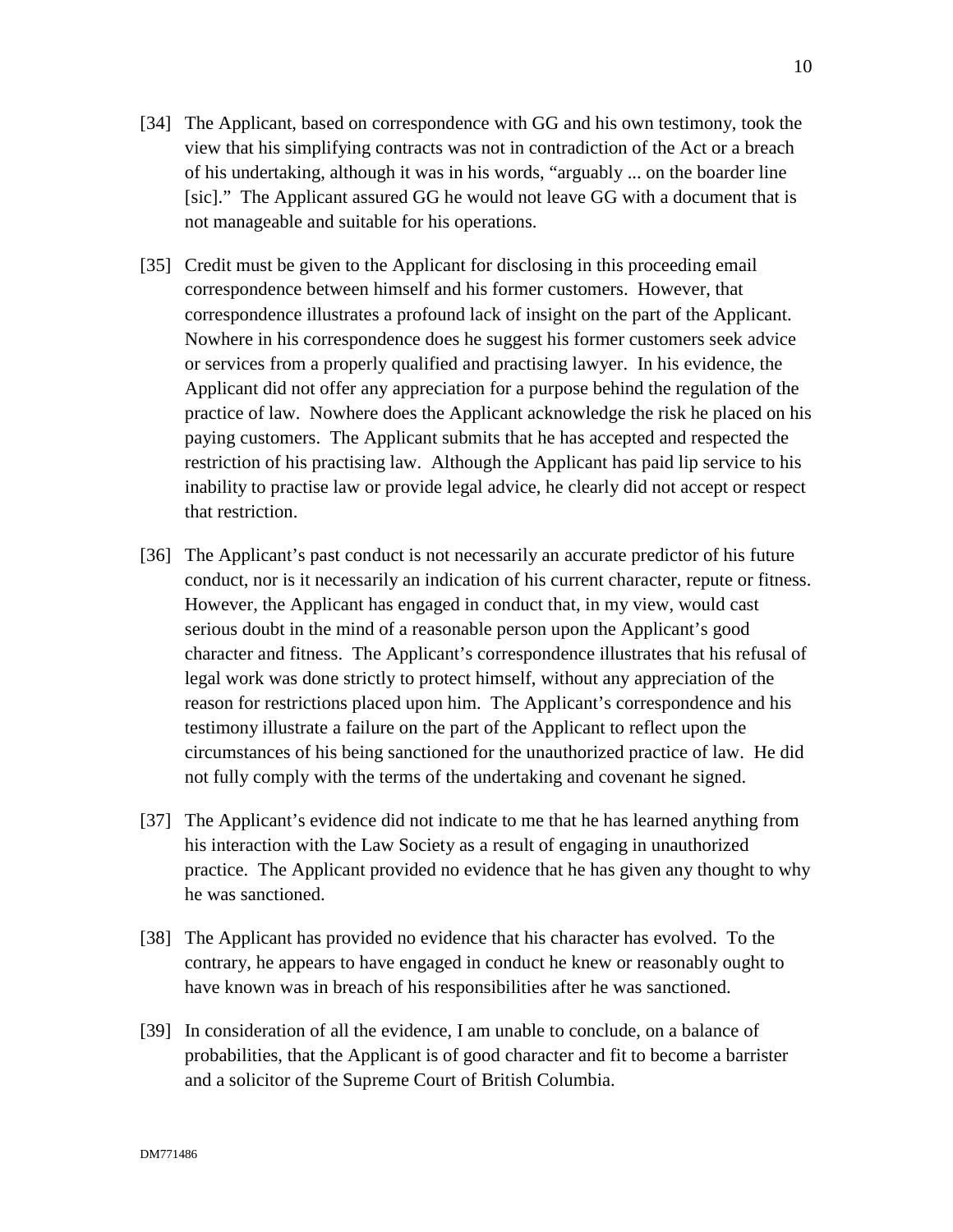### **COSTS**

[40] Counsel reserved the right to make submissions in respect of costs, but we did not ask for those submissions during the hearing. I agree with the majority of this Panel that the Law Society deliver its submissions in respect of costs in writing to us and to the Applicant within 14 days of the date this decision is issued, and that the Applicant deliver his submissions regarding costs to us and to the Law Society within 14 days of that date. If counsel wish to apply to make oral submissions, or wish to submit a joint submission, regarding costs, they may do so.

### **MAJORITY DECISION OF ADAM ENEAS AND SHONA MOORE, QC**

### **INTRODUCTION**

- [41] The Applicant has applied to be enrolled in the Law Society Admission Program as an articled student. The issue before us is whether the Applicant is a person of good character and repute and fit to become a barrister and a solicitor of the Supreme Court as required by Section 19(1) of the *Legal Profession Act.*
- [42] The question before us is whether the Applicant engaged in the unauthorized practice of law in British Columbia after December 7, 2011, the date on which he signed an undertaking to the Law Society to refrain from this conduct, and whether his responses to the Law Society lack the sincerity and candour expected of applicants for enrolment into the Law Society Admission Program.
- [43] These are the reasons for decision of the majority of the Hearing Panel. For the reasons set out below, we conclude that the Applicant may be admitted to the Law Society Admission Program on the terms described. The Chair of the Panel reaches a contrary decision.
- [44] While we differ in result, we agree with the findings of fact made by the Chair unless specifically stated otherwise.

#### **BACKGROUND**

[45] The Applicant was born in South Africa. He completed his education in South Africa and was called to the Bar and enrolled as an attorney of the High Court of Australia in August 2010. He practised briefly in South Africa as a solicitor before immigrating with his wife to Canada in 2011.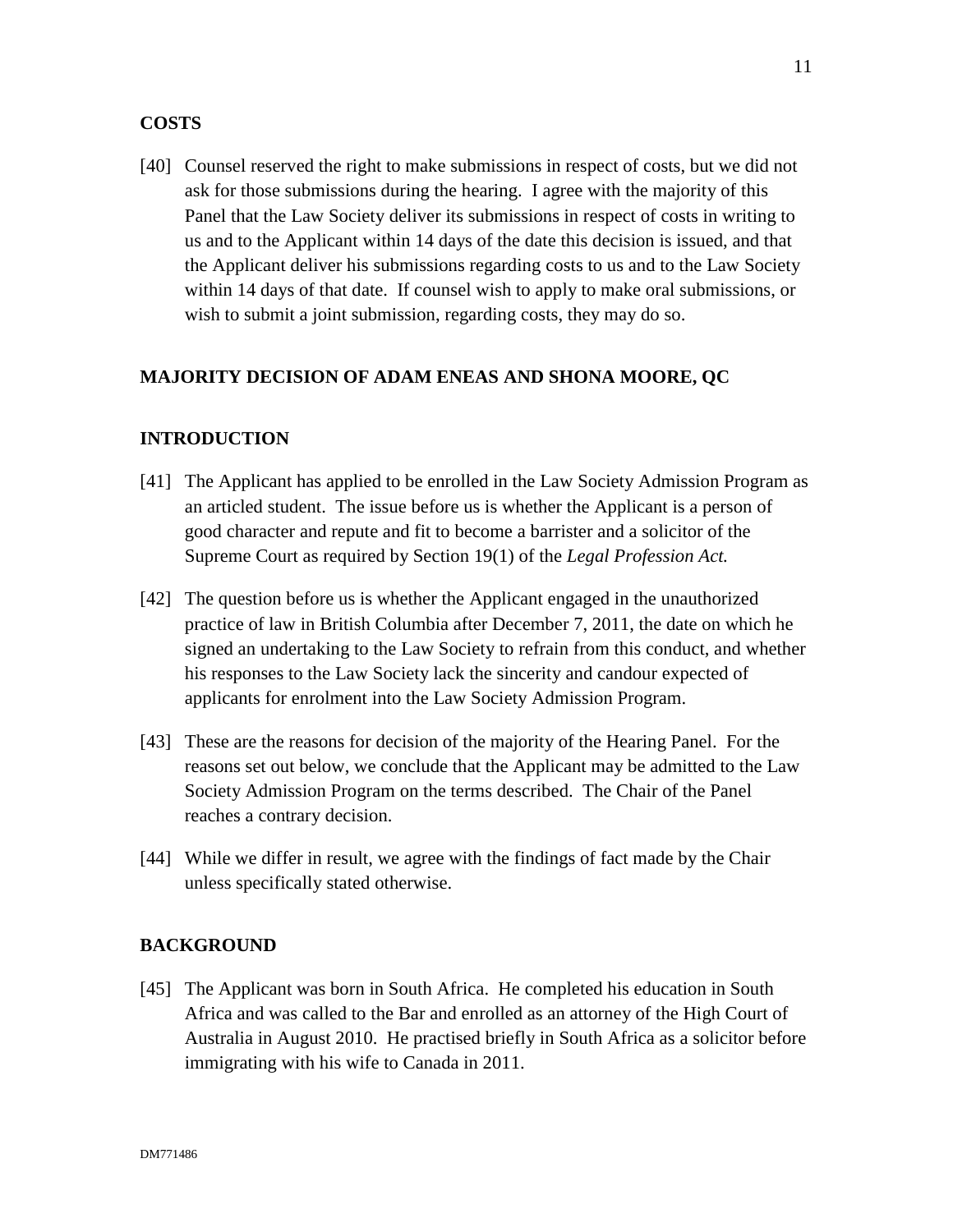- [46] On his arrival in British Columbia, the Applicant posted an advertisement on Craigslist that he could provide legal services at a rate below that of a qualified BC lawyer. The Applicant's view was that, so long as he disclosed that he was not a lawyer qualified to practise in British Columbia, it was up to potential customers to decide for themselves whether to select him to do the work or not. A Law Society investigation ensued, and the Applicant signed an undertaking on December 7, 2011 that he would not carry out any of the functions of a lawyer for, or in the expectation of, a fee, gain or reward or to generally give legal advice whether for a fee or gratuity. He further specifically undertook not to represent himself as a lawyer, as an articled student, as a lawyer of another jurisdiction or as a practitioner of foreign law holding a permit under Section 17(1)(a) of the *Legal Profession Act*.
- [47] In 2014 the Applicant filed an application for enrolment in the Law Society Admissions Program. The Panel was charged with the duty of assessing the Applicant's character and repute and fitness to be enrolled as a student.

### **DISCUSSION**

[48] During the hearing there were a number of events about which the Applicant was questioned.

## **Did the Applicant engage in the practice of law during the course of his employment after December 7, 2011?**

- [49] The Chair concludes at paragraph [23]
	- [23] Despite inconsistencies in the Applicant's description of his employment duties prior to his application for enrolment, I do not find that it is proven, on a balance of probabilities, that the Applicant engaged in the practice of law in his previous employment.

We agree with that conclusion.

# **Does the Applicant's evidence about his unauthorized practice of law prior to giving his undertaking to the Law Society on December 7, 2011 reflect negatively on the Applicant's character?**

[50] The Chair concludes at paragraphs [25] to [27]: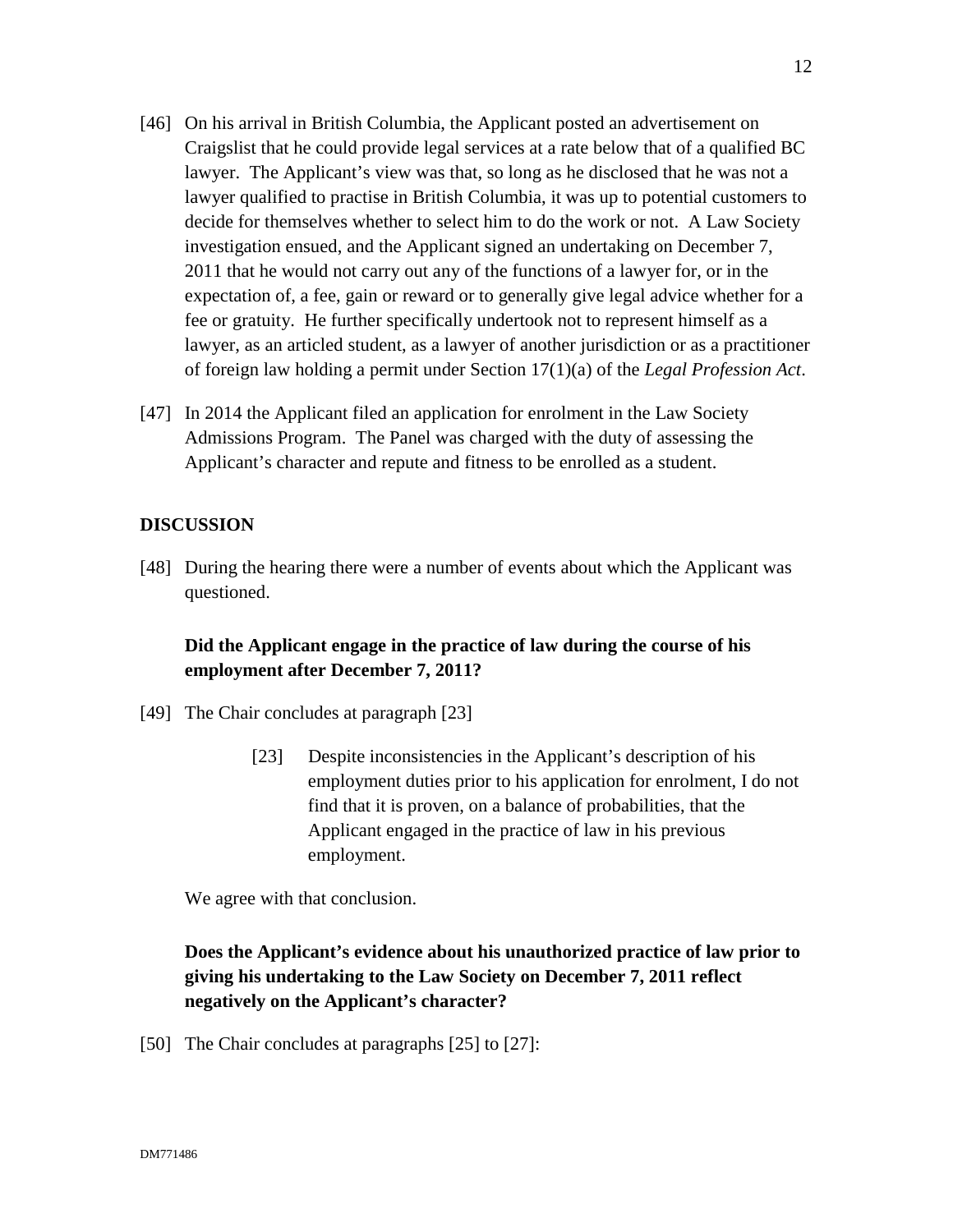- [25] The actions ... do not, in my view, inspire confidence in the Applicant's character, integrity and judgment. The fact that the Applicant had previously been admitted to the bar, and practised, in a jurisdiction where the practice of law is regulated makes the Applicant's actions more troubling.
- [26] The Applicant characterized his unauthorized practice of law as attributable to a lack of knowledge and naïveté. In his testimony, he emphasized his use of the phrase "lawyer from overseas" as providing disclosure of his limits of qualifications to practice law.
- [27] The Applicant's explanation for his cessation of contact with a prospective customer, and a private investigator posing as a potential customer, do not ring true. In each of those instances, the Applicant responded to communication very quickly, advised prospective customers he could assist them, and compared his hourly rate to those charged by law firms. The Applicant, over the course of approximately three days, went from enthusiastically pursuing possible legal work opportunities to, in one case, simply ceasing contact, and in the other, providing an untrue excuse of having recently taken on full-time employment.
- [51] We disagree. Rather, we accept the Applicant's evidence that he was not aware that the *Legal Profession Act* prohibited unauthorized lawyers from practising law. At the time, he was a recent immigrant. His focus was on supporting himself and his wife. When he pursued legal work through the Craigslist postings, he acted on the mistaken belief that, so long as he made a full disclosure to prospective clients that he was not a qualified BC lawyer, he was breaking no law or rule. While his attitude might be characterized as arrogant and his conduct foolish and ill informed, we find that he acted with an honest mistaken belief.
- [52] In paragraph [27], the Chair concludes that the Applicant's explanation for ceasing contact with potential clients in November 2011 (around the time the Law Society's unauthorized practice investigation was under way) "does not ring true."
- [53] We disagree. In early November 2011, a potential client ("PC 1") contacted the Applicant in response to his posting on Craigslist. PC 1 sought advice with regards to drafting a business contract. The Applicant responded to the inquiry and invited PC 1 to contact the Applicant by telephone. Before the Applicant could meet with the PC 1, the Law Society investigation was underway. The Applicant told PC 1 that he could not assist him with his matter. To "soften the blow" the Applicant told the potential client that he had "taken on full-time services with a company in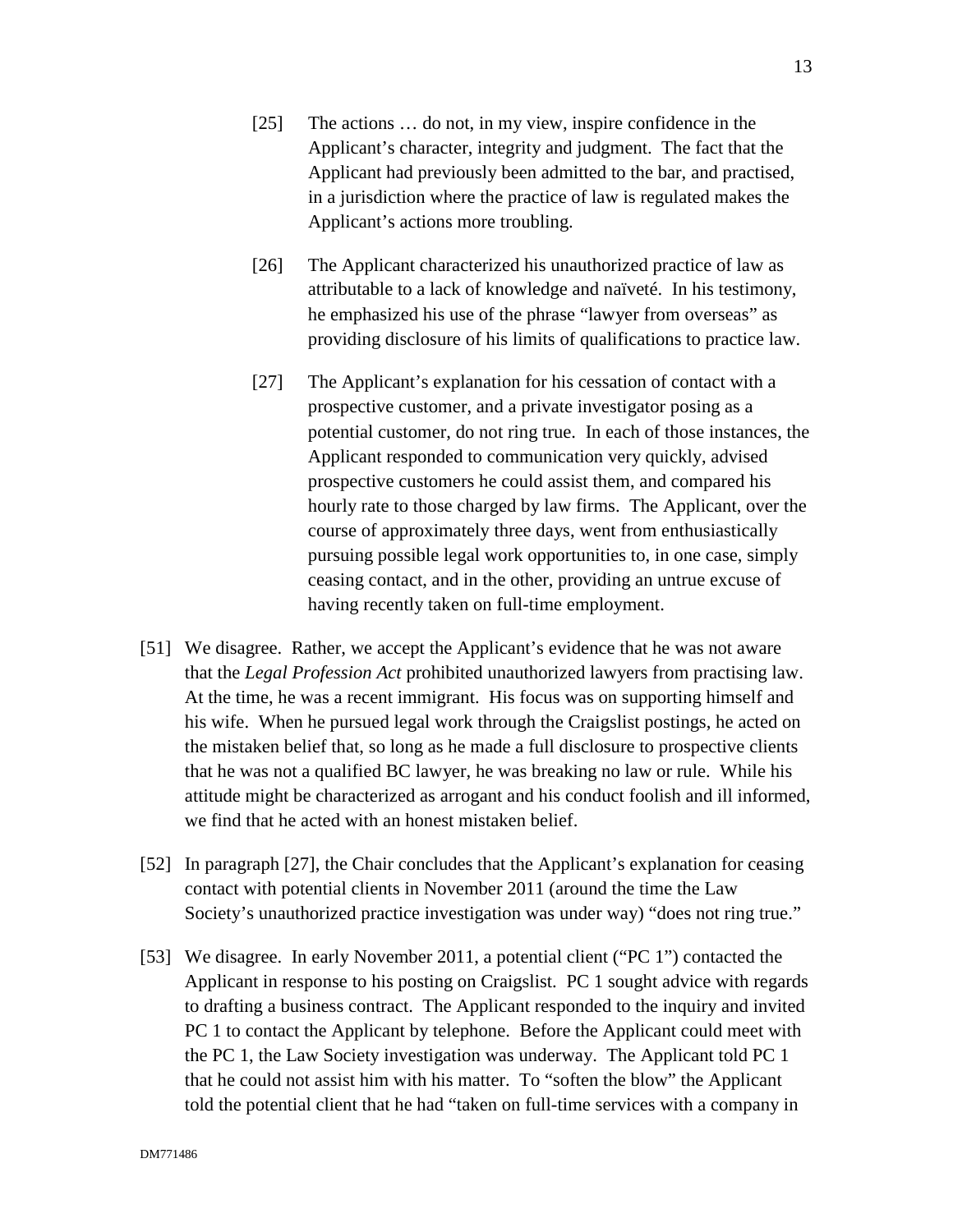downtown Vancouver" and did not have the time to undertake other work. In fact, the Applicant was not employed full-time with the company. His statement to his potential client was not true. As the Applicant described it, it was a "white lie" to soften the blow of withdrawing from working for PC 1. The Applicant chose the route of a "white lie" to avoid disclosing to PC 1 that he had been forced to withdraw because of a Law Society investigation.

- [54] Also in November 2011 the Applicant received an inquiry from a potential client ("PC 2") regarding drafting a distribution agreement. On November 23, 2011, by email, the Applicant agreed to assist PC 2 with this matter. The potential client asked for an estimate about how long it would take to draft the contract but there is no evidence that the Applicant ever responded to PC 2. When it was put to him by counsel for the Law Society about whether he did not respond to PC 2 because he was concerned he would be found out by the Law Society, the Applicant denied that was his intention. Rather, he said, and we accept his evidence on that point, that if deception was the Applicant's intention he would not have put his ad publicly on a Craigslist posting and left it there throughout this period.
- [55] On the whole of the evidence we cannot conclude that the Applicant knew he was acting improperly and did not want to be found out. Rather, we accept the Applicant's evidence that his decision to pull back from his "legal work" in November 2011 had to do with the pressures of his other work commitments. His evidence on this point is consistent with the objective facts that the Applicant took no steps, at the time, to take his Craigslist posting down, or to change his LinkedIn profile to delete reference to his then current job title – Manager of Legal.

## **Did the applicant intend to mislead the Law Society on December 7, 2011, when he said that the Craigslist postings "had been deleted some time ago"?**

[56] The Applicant wrote to the Law Society on December 7, 2011 to return a copy of the signed undertaking. In his letter he suggested that the Craigslist postings "had been deleted some time ago." During the hearing, the Applicant admitted that he was remiss and wished that he could take back that phrase because he could not remember whether, in fact, the posting had been taken down at the time he made that statement. We have no doubt that the Applicant was reckless when he made this definitive statement to the Law Society. As lawyers we are expected to make accurate, full and complete reports to the Law Society when required to do so. This is a standard to which we must all adhere.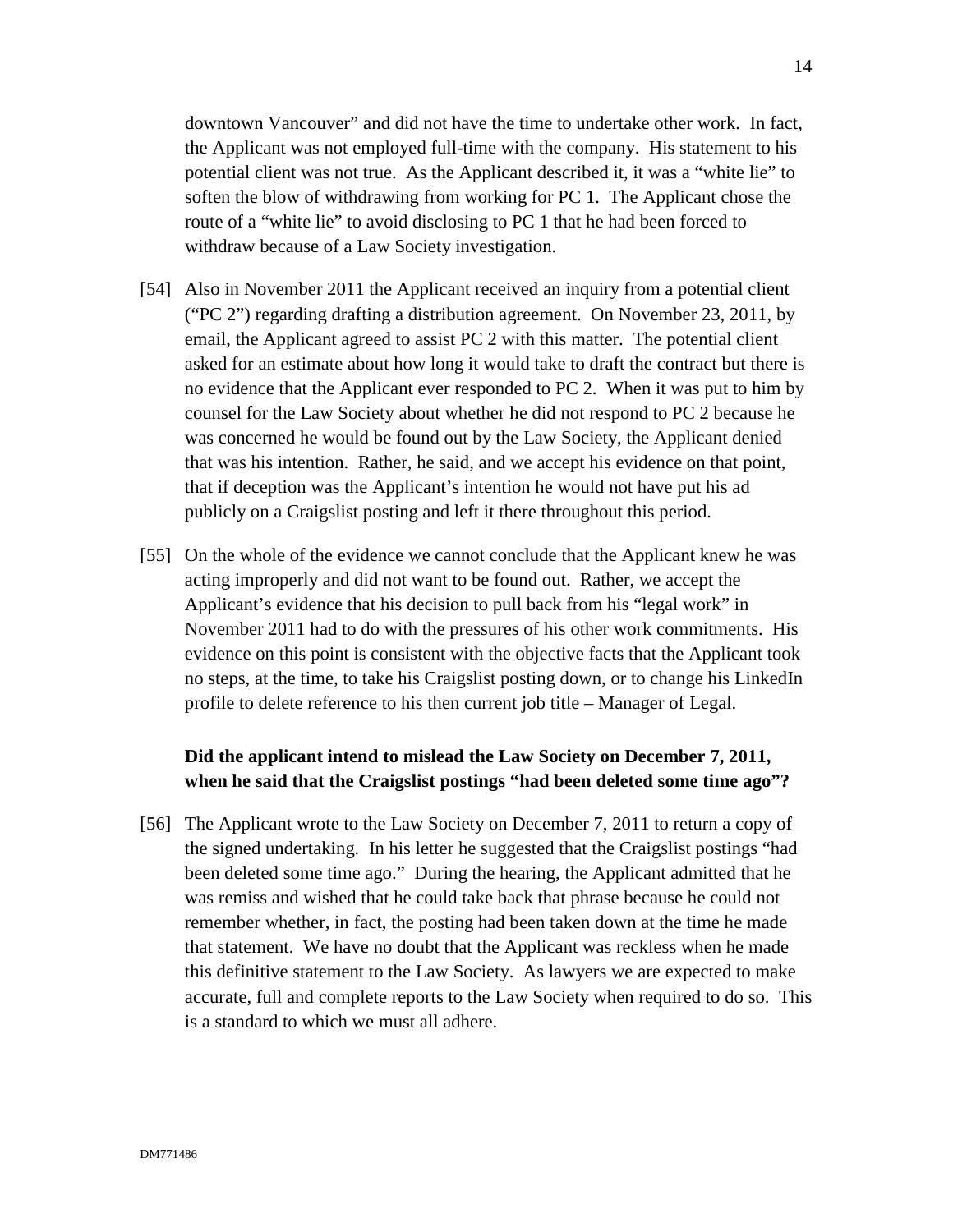## **Did the Applicant intend to mislead the Law Society or provide false information on his application for enrolment?**

- [57] We turn now to the Applicant's conduct after he signed the Law Society undertaking on December 7, 2011. The Chair sets out the deficiencies in the application at paragraph [14]:
	- [14] The Applicant submitted an application for enrolment in the Law Society Admission Program as an articled student on May 7, 2014. In his application, the Applicant:
		- (a) failed to provide his residential addresses for the preceding five years; and
		- (b) failed to list the consulting firm he worked for in 2012 and 2013 in his employment history.
- [58] The Law Society wrote to the Applicant for further information about his employment history after the Law Society compared his enrolment form with his LinkedIn profile. The Applicant's LinkedIn profile identified his position at his then current employer as "Manager of Legal." He was asked to provide a full description of the work he performed in this role.
- [59] The Applicant's response was prompt and detailed. Essentially his response was that his role did not involve the practice of law and that his title had changed, from "Manager of Legal" to "Compliance Manager" to describe his work more accurately. During the hearing, the Applicant was questioned closely about his duties in this role. We accept his evidence that his role was in the nature of a compliance officer and did not involve the practice of law and that he asked to change his title to avoid any suggestion that he was involved in legal work when in fact his role was tracking compliance with various franchise agreements and managing relations with external legal counsel.
- [60] For reasons that include the above, we agree with the Chair's conclusion, at paragraph [32], that the Applicant did not intentionally provide false information to, or seek to mislead, the Law Society.

# **Did the Applicant practise law or otherwise breach his undertaking to the Law Society after December 7, 2011?**

[61] The Chair sets out the Applicant's communication and interaction with existing or potential clients after December 2011 at paragraphs [15], [17] and [34] of his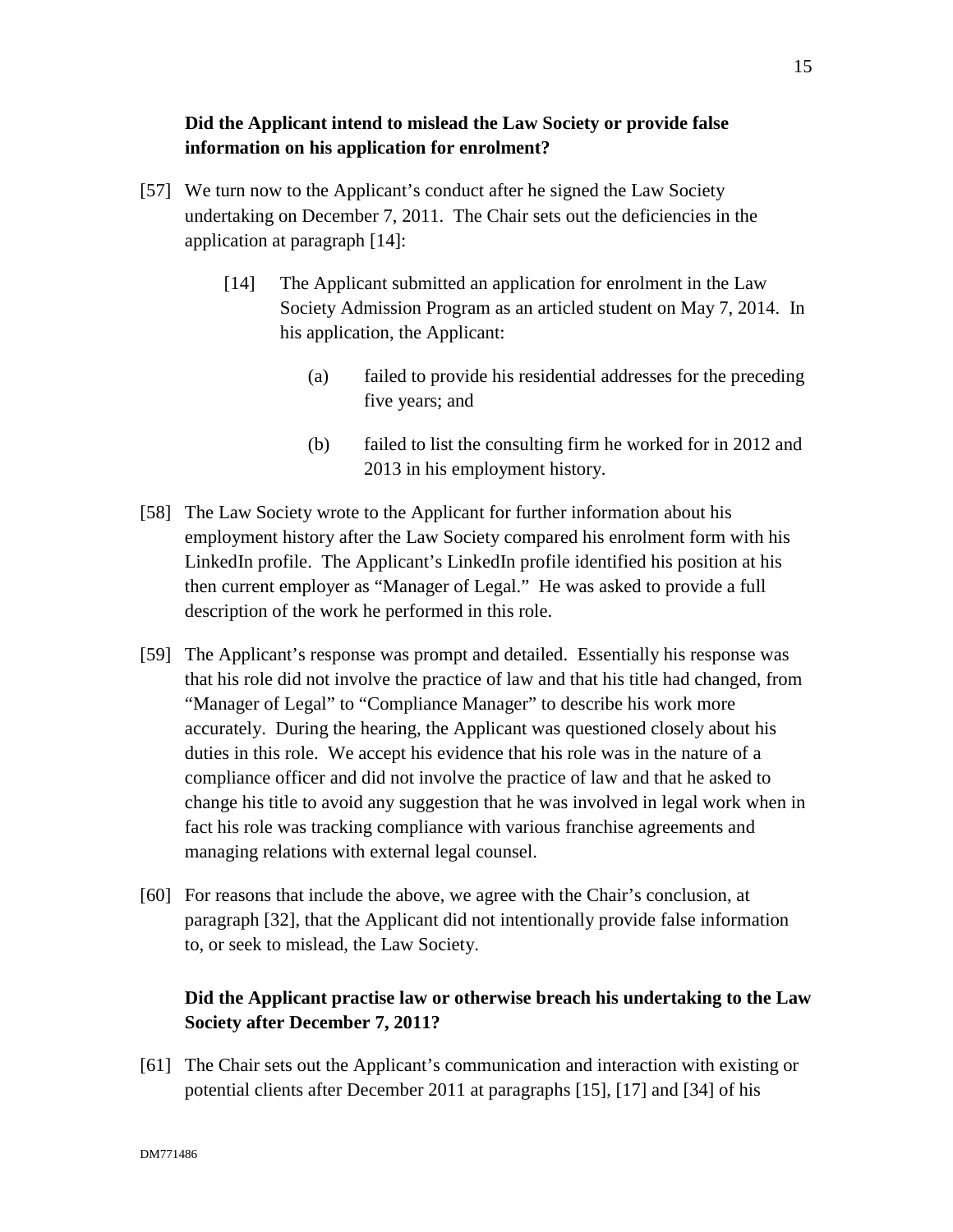reasons. There are two instances of concern. Both involve the Applicant's former client, GG.

[62] The Chair sets out the facts of the first incident at paragraph [15](b). In summary, in February 2013, the Applicant was approached by GG to draft a commercial contract. The Applicant responded:

> It is a substantial amount of legal work to be done and certainly goes into the realm of "legal advice" which I have been forbidden from performing. I will be able to simplify your sales contract for you (it also arguably is on the boarder line [sic]), but I won't leave you with a document which you feel is not manageable and suitable for your operation.

The Chair describes the incident further, at paragraph [34]:

The Applicant, based on correspondence with GG and his own testimony, took the view that his simplifying contracts was not in contradiction of the Act or a breach of his undertaking, although it was in his words, "arguably ... on the boarder line [sic]." The Applicant assured GG he would not leave GG with a document that is not manageable and suitable for his operations.

[63] The second incident also concerns GG. This former client had received a "without prejudice" offer to settle from a lawyer acting for a former employee. GG wanted the Applicant to represent him. The Chair describes the events this way, at paragraph [15](d):

> … the Applicant wrote "... I unfortunately cannot assist you," but then goes on to say, "I can however provide you with a few words of guidance." The Applicant then went on to provide legal advice as to the meaning of "without prejudice" on the letter from counsel and the rationale behind it. The Applicant provided further legal advice regarding the content of without prejudice correspondence and on the admission of liability in correspondence.

[64] In respect of the "without prejudice" incident, the Chair concludes at paragraph [31]:

> … in the example of GG, the Applicant then proceeded to give legal advice. Based upon his evidence, the Applicant did not consider the advice he provided to GG about without prejudice communication to be legal advice because the advice was elementary in nature.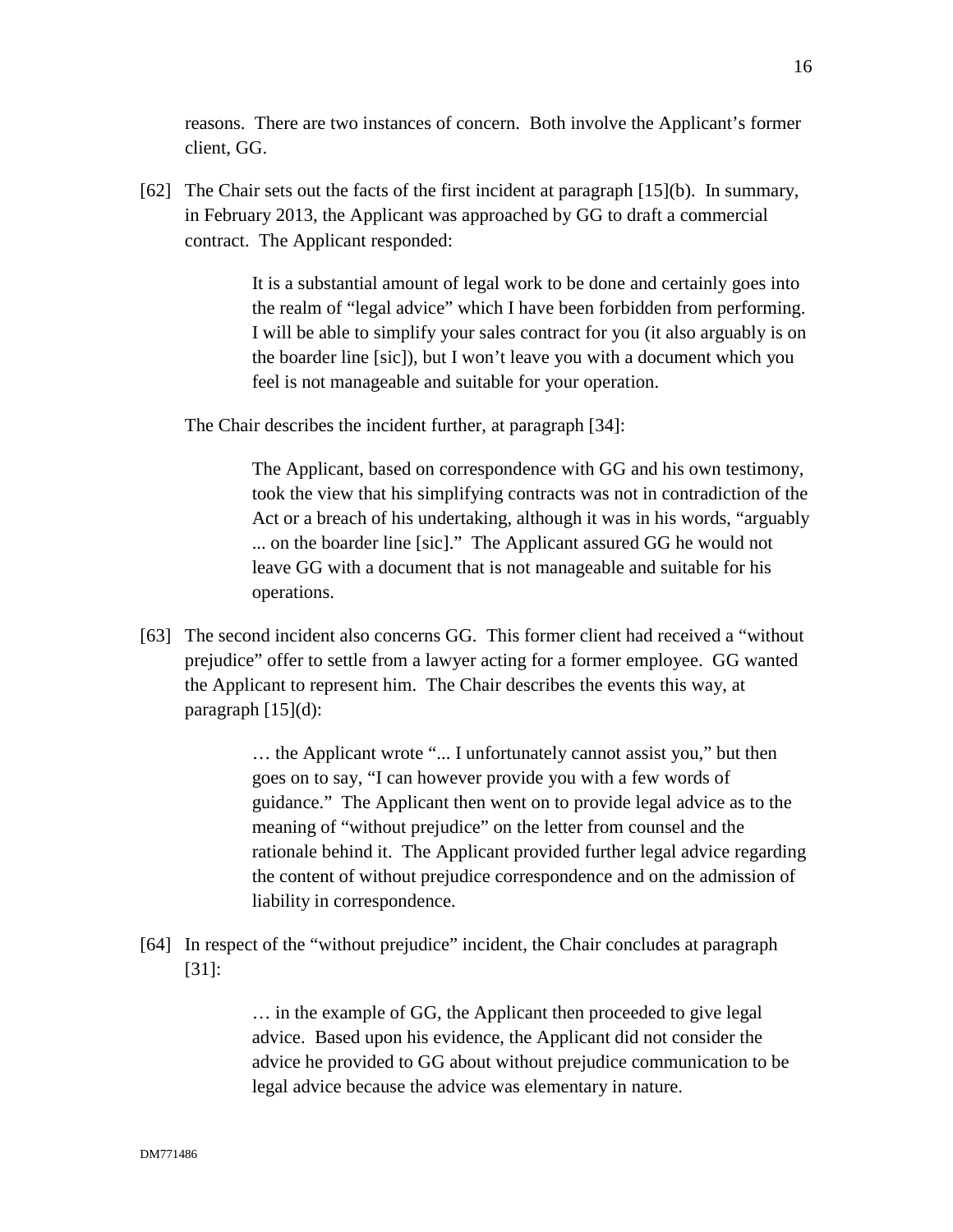[65] On the facts, after careful consideration of the Applicant's evidence and his demeanour while giving evidence, along with the exhibits filed in these proceedings, we conclude that there is no evidence that the Applicant ever in fact provided the potential client with a simplified version of a contract. At the very most, the Applicant breached his undertaking when he explained the meaning of "without prejudice" to his former client and its inadmissibility in certain legal proceedings.

#### **ANALYSIS AND DECISION**

- [66] The Chair dismisses the Applicant's application for enrolment at paragraphs [36] and [37]:
	- [36] The Applicant's past conduct is not necessarily an accurate predictor of his future conduct, nor is it necessarily an indication of his current character, repute or fitness. However, the Applicant has engaged in conduct that, in my view, would cast serious doubt in the mind of a reasonable person upon the Applicant's good character and fitness. The Applicant's correspondence illustrates that his refusal of legal work was done strictly to protect himself without any appreciation of the reason for restrictions placed upon him. The Applicant's correspondence and his testimony illustrate a failure on the part of the Applicant to reflect upon the circumstances of his being sanctioned for the unauthorized practice of law. He did not fully comply with the terms of the undertaking and covenant he signed.
	- [37] The Applicant's evidence did not indicate to me that he has learned anything from his interaction with the Law Society as a result of engaging in unauthorized practice. The Applicant provided no evidence that he has given any thought to why he was sanctioned. The Applicant has provided no evidence that his character has evolved. To the contrary, he appears to have engaged in conduct he knew or reasonably ought to have known was in breach of his responsibilities after he was sanctioned.
- [67] We accept the Chair's outline of the rules and law relevant to our deliberations in this case but depart from his conclusion that the Applicant is not a person of good character and fit to be enrolled in the Law Society Admission Program.
- [68] The Applicant's compliance interaction with potential clients after his undertaking to the Law Society was "borderline." The Applicant's conduct after December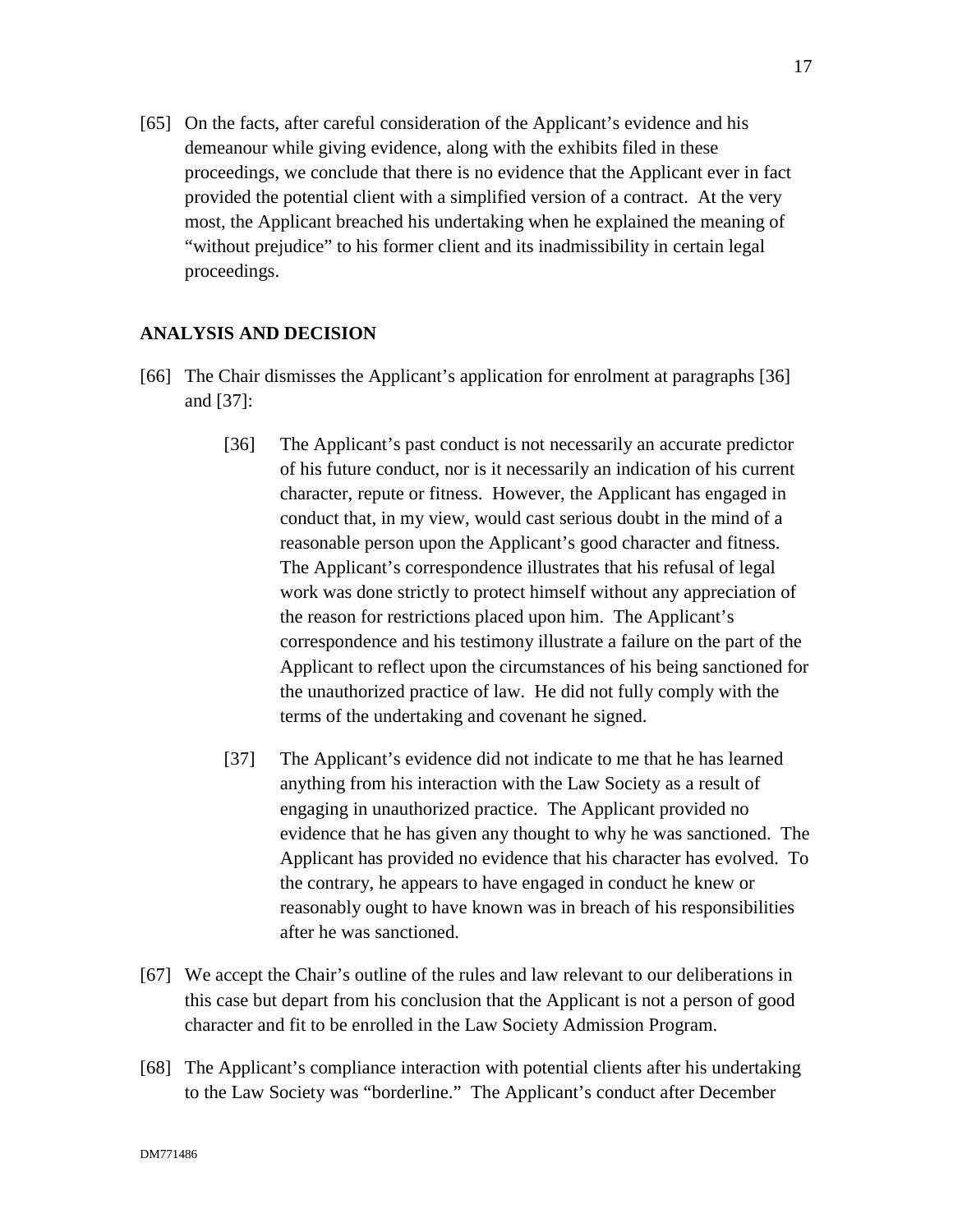2011 does not meet the standard of a member of the profession; however we are mindful that this is an application for enrolment as an articled student.

- [69] With respect to the incidents involving GG, we conclude that the Applicant did not intentionally engage in any conduct in violation of the undertaking. With respect of the offer to explain the meaning of "without prejudice," we accept the Applicant's explanation that he thought anyone could give that advice and that the explanation of the meaning of "without prejudice" did not involve being a lawyer and for that reason did not amount to legal advice. We do not accept the Applicant's definition of what amounts to legal advice, but we do accept that that is what he believed at the time.
- [70] With respect to the offer to simplify GG's contract, the Applicant admitted to offering to do the work and said that he believed that it required good writing skills rather than legal knowledge. In this, the Applicant exercised poor judgment, but we are satisfied that he was not motivated by any dishonest intention.
- [71] The Applicant made mistakes with respect to his interactions with potential clients after December 2011. However, he was truthful on the stand. He disclosed emails in which he was candid in his frustration with the Law Society even though they put him in a bad light.
- [72] We conclude that, to the best of his ability, the Applicant ceased his unauthorized practice of law when he gave the undertaking to the Law Society in December 2011. We are satisfied that he was sincere when he gave the undertaking, although he was frustrated with the rule and with the process.
- [73] Moreover, we find that the Applicant has learned from this process and from giving evidence and being cross-examined during this hearing. The Panel directly questioned him about his arrogance in presuming to criticize the Law Society in his private correspondence to potential clients, and he did not show any irritation in being accused of arrogance in this regard. We are satisfied that the Applicant has learned that he may not be reckless of the governing legislation and must adhere to all of the Law Society Rules in the future.
- [74] We find that the Applicant is a person of good character and fit to be admitted into the Law Society Admission Program, subject to the condition that, before the articling agreement is entered into, any prospective principal must be informed of this decision and be given a copy of this decision.